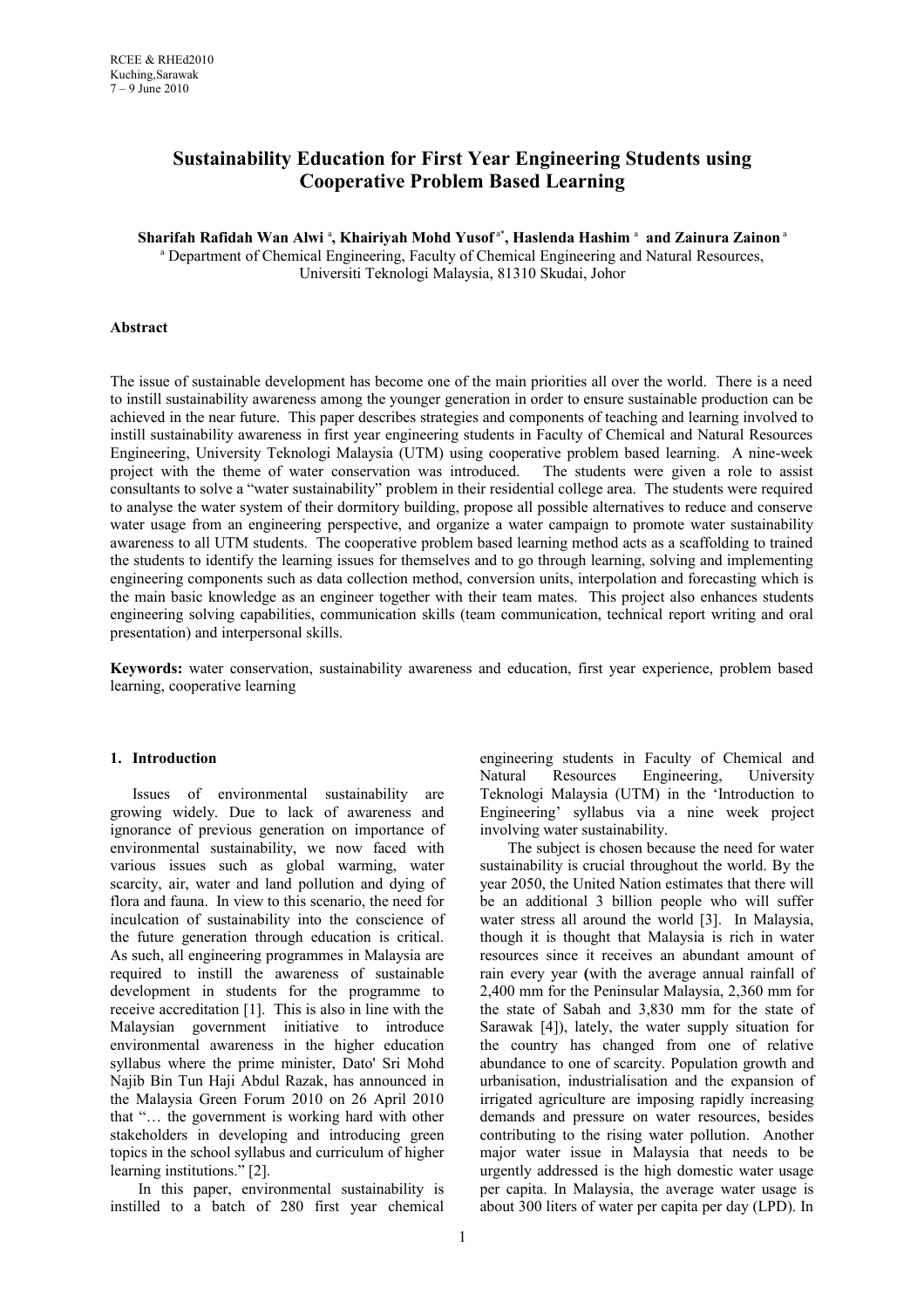urban sector, it has been estimated that the average person uses is about 500 LPD [5]. United Nations recommended the international standard for water use is 200 LPD. However, Malaysians used 100 LPD more than the amount suggested by the United Nations. This clearly shows that Malaysians do not practice sustainable water consumption.

Two main outcomes were targeted from this project. One is to instill water conservation awareness and the second is for students to identify the learning issues related to environmental sustainability and engineering for themselves and to go through learning, solving and implementing engineering components such as data collection method, conversion of units, making simplifying assumptions to make estimation, interpolation, forecasting etc which is the main basic knowledge as an engineer. Cooperative problem based learning (CPBL) was used as teaching method and the effectiveness of instilling water sustainability consciousness will be assessed through various mechanism such as problem identification, peer teaching notes, e-learning forum, project report, and presentation.

## **2. Design of the Learning Environment**

To ensure inculcation of sustainable development, the CPBL approach was chosen as the framework for the teaching and learning activities and assessment tasks to ensure alignment with the learning outcomes. The CPBL model is a combination of PBL and cooperative learning to emphasize learning and solving problems in small student teams (consisting of 3-5 students) in a medium sized class, of up to 60 students for one floating lecturer/facilitator. More detailed description of the model can be seen in [6] and [7].

The CPBL model embodies the implementation of Bransford's "How People Learn" (HPL) framework [8] and constructive alignment [9, 10]. While both concepts contain different elements at a glance, some aspects have similarities and overlaps since both originate from constructivism. Constructive alignment emphasizes on employing learning and assessment activities that are aligned to the intended learning outcomes. It is important to clearly relay these outcomes, as well as the learning process and assessment to students to engage them. Assessment is criterion referenced, rather than norm referenced, to encourage a collaborative rather than a competitive environment. A criterion referenced assessment, which can be rubrics designed based on the SOLO taxonomy, will also provide information on expectations and formative feedback.

The HPL framework consists of four criteria essential for a learning environment [8]. They are:

- Knowledge centered establish outcomes that illustrate the integration and connections of knowledge that is grounded in the foundation principles within the context of the discipline that the learner should be able to achieve.
- Learner centered ascertaining prior knowledge, abilities and background of learners to help them make the connection as well as engage them to what they are learning and understand themselves as learners.
- Community centered development of learning communities that provides a safe environment for active participation as well as inquiry, and social learning networks that extends beyond the boundary of the classroom.
- Assessment centered provide formative assessment that mirrors the learner's progress to allow improvements.

In CPBL, the problem crafted serves to engage students to learn new knowledge through solving the problem. The problem, therefore, is designed to encompass the content outcomes in the context of the function of the knowledge in the discipline. The realistic (or real) problem must be contextualized in a scenario that students can be immersed in. Providing context will actually reveal to learners the importance of the knowledge learned, as well as the situation in which the knowledge is applied. This provides a purpose and motivation, and consequently engages learners. Other than using new knowledge learned, the problem should also contain knowledge known to the learners, which will serve as familiar territory or spring board that students can start from to extend their knowledge into new territory. Thus, a realistic, contextualized, unstructured problem provides knowledge centered as well as learner centered aspects of the CPBL learning environment.

Taking these principles as the underpinning principles in designing the learning environment, the problems should challenge and engage the students, while the technical content required must be appropriate for first year students. This is to ensure that students would not get bogged down with complex content that they are not equipped to handle, which can lead to frustration. Appropriate scaffolding activities must also be put in place to support students in developing and acquiring the necessary skills and content.

## **3. Problem Crafted**

## *3.1. Setting The Scenario*

Students were divided into team of three or four to have a mixture of different gender, race and academic ability. On the fourth week of the semester, students were given a letter that appoints them as assistant consultants by a well known water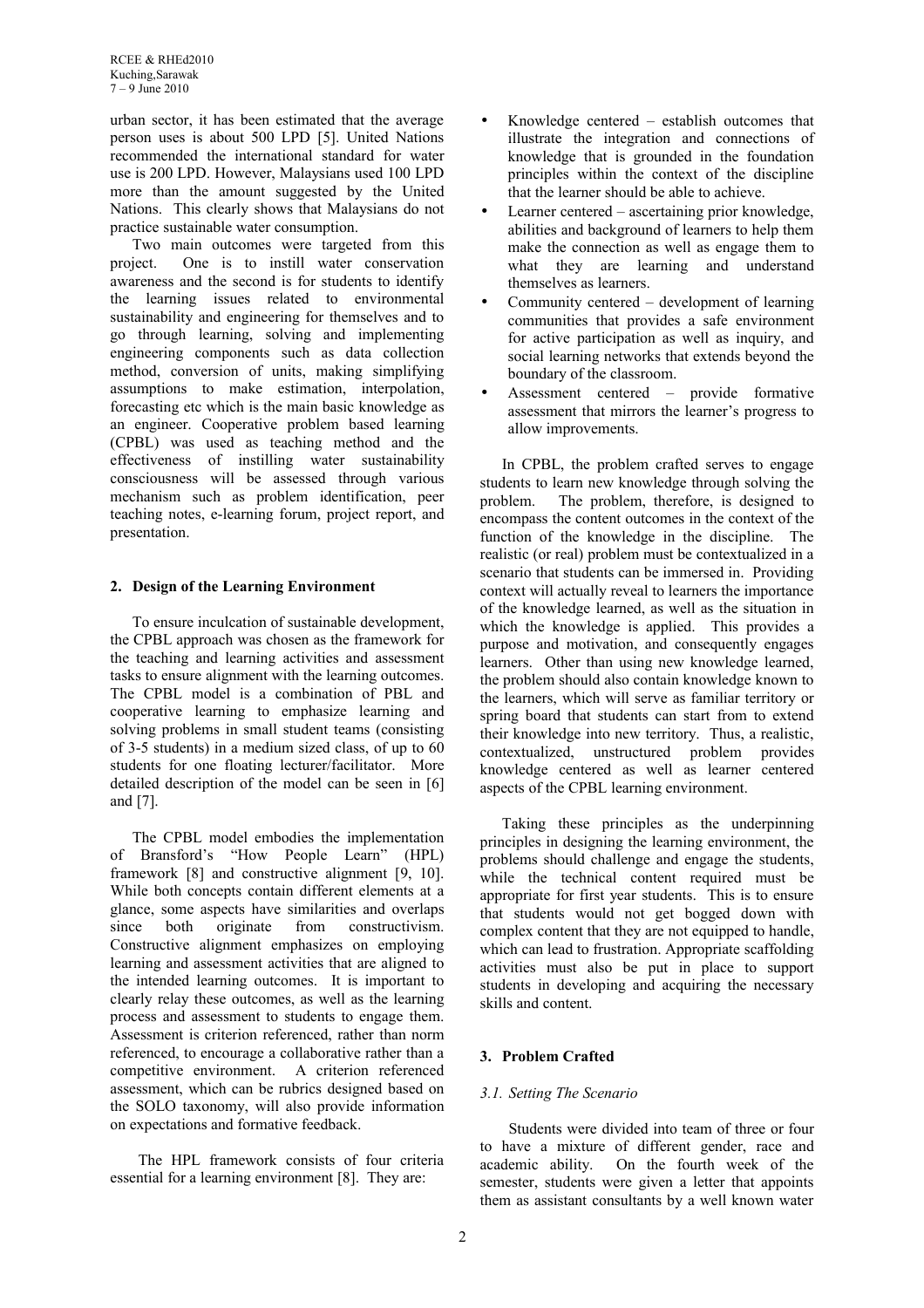RCEE & RHEd2010 Kuching,Sarawak 7 – 9 June 2010

consultant firm. The students were then instructed to solve water problem in Tun Dr Ismail College (TDIC), a student residential college in Universiti Teknologi Malaysia (UTM) where the students live. The TDIC principal communicates with the water consultant firm via letters, which the firm then forwarded to the students for further action along with a memo.

## *3.2 Description Of Project*

The overall project is divided into four main parts. The descriptions of the content of each case study are as follows:

## Letter 1 (Part 1):

The TDIC principal requested the consultants to:

- Obtain and update (or draw if unavailable) the TDIC plumbing and sanitation diagram.
- Perform water balances (estimate the water flow rate inlet and outlet) and identify all the factors of water loss or water wastages of the hostel water system.
- Identify how much TDIC is paying per month currently to buy clean water.
- Plot the graph for daily water consumption (for a week).
- Calculate the average water consumption a typical student in the hostel used per day. What can the team comment on TDIC current water usage performance? They should compare the result with:
	- o Typical Malaysian water consumption per person usages
	- o Five other countries water consumption per person usages
	- o Bare minimum water usages for a typical person
- Identify what contamination constitutes in the hostel wastewater.
- Brainstorm all the possible alternatives to reduce and conserve water usage in the hostel.

The team must come up with the report and present their findings in 4 weeks.

## Letter 2 (Part 2):

In the second letter, the TDIC principal requested the team to:

- Propose solutions on how water can be saved and conserved for the hostel
- Perform economic analysis and feasibility study on the proposed action and justify your order of implementation. The idea must be practical and have a payback period of less than 5 years.
- Predict how much TDIC will pay for water consumption if there is an increased of 100 occupants in the hostel next year and the water tariff also increases by 30% if the water savings solutions are implemented. Compare the result if the solutions were not implemented.

For this part, the team must come up with the report and present their findings within 2 weeks.

## Letter 3 (Part 3):

For the third letter, the TDIC principal wants the consultants to:

- Identify if the TDIC water storage is over or under design for the hostel water usages.
- Identify where clean water is bought for UTM and how the clean water is processed.
- Identify if the contaminant in TDIC wastewater that your team has identified in Part 1 is treated before discharge. If yes, identify if the treatment is sufficient to treat all the type of contamination. If not, discuss the possible impact of the contamination towards our environment.
- Identify the importance of water conservation towards a student, TDIC, UTM, Malaysia and globally considering the present and future state.

The team was given 1 week to complete this task.

## Letter 4 (Part 4):

In the final letter, the TDIC principal wants the consultants to:

- Create a set of ethical guide for student behavior towards water in the hostel (e.g. No student shall use a non-biodegradable detergent for washing clothes). Create a set of posters or banners or signboards with this ethical guide to be hanged around TDIC.
- Organize a water campaign at TDIC to promote water sustainability awareness. Obtain student feedback and comments before and after the campaign.

The team was given 2 weeks to complete this task.

## *3.3 Teaching & Learning Activities*

The T&L activities were designed to ensure alignment to outcomes and assessment. The activities employed to support the students are as follows:

- i. *Problem identification* Each team were required to do problem identification that uses the KNL-table to identify what they know, what they need to know and the learning issues. The team has to submit this to the lecturer for the lecturer to assess the level of understanding. An overall class problem identification is also conducted to ensure proper understanding among all teams
- ii. *Meeting minutes* Each team has to produce meeting minutes for each of their meeting inside or outside class in order for the lecturer to know that the team is not doing last minute works, the students are in the right direction, all students attend the meeting and tasks are delegated equally.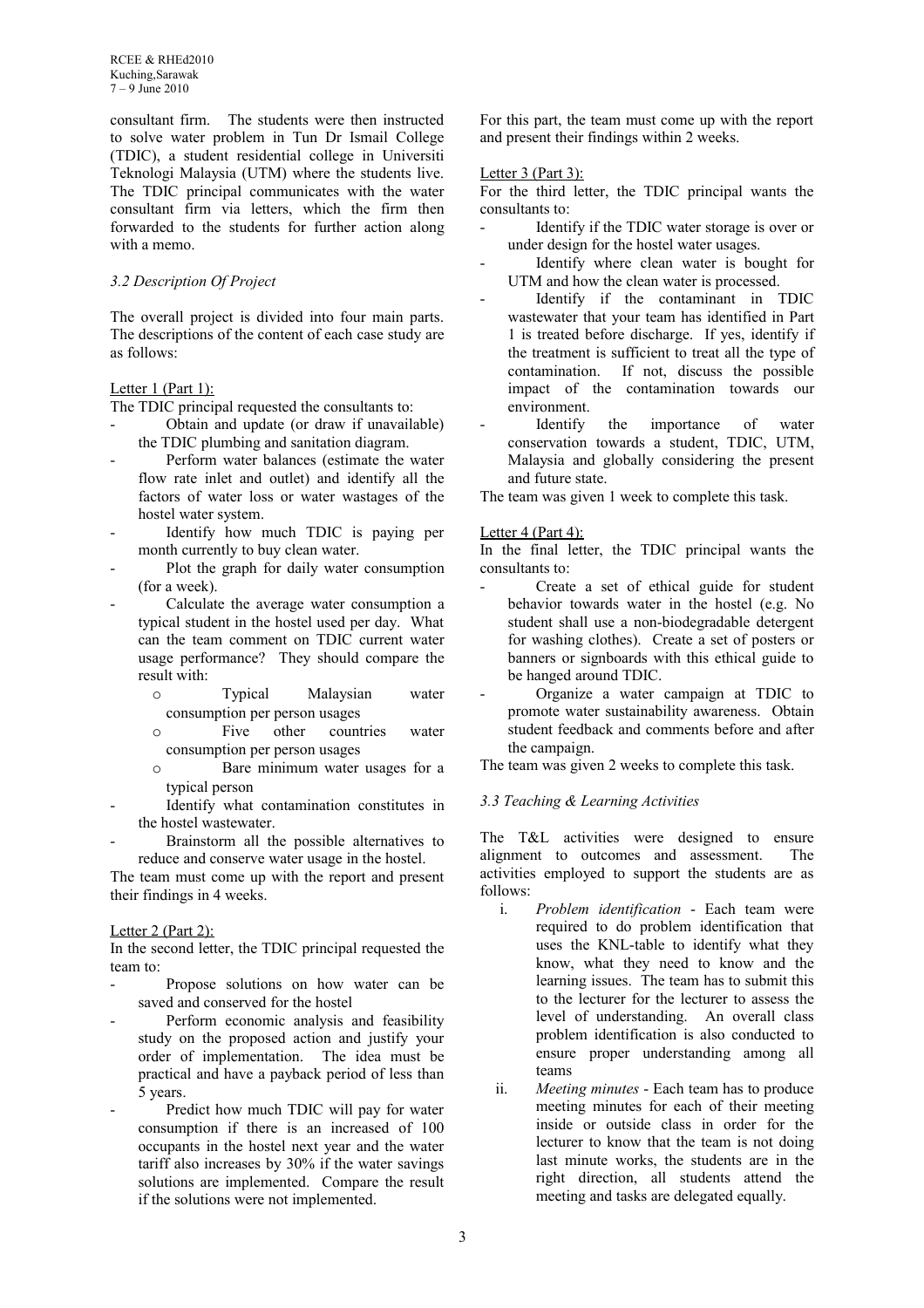RCEE & RHEd2010 Kuching,Sarawak  $7 - 9$  June 2010

- iii. *E-learning forums*  Forum in e-learning have been initiated to provide an opportunity to the student to extend the discussions beyond the normal classroom time. Besides that, this forum was very useful, particularly to the reserved students to actively participate in the discussion. Normally, the lecturer will initiate the discussion about certain topics (such as 'Part 1 of CPBL Project, what have I learned?') and the students were posting their opinion regard to the issue. Student also used this platform to ask questions if they encounter any problem in solving their project as well as responses to the question raised in the forum. This activities capable to enhance their understanding and clarifying their thinking about the project and therefore encourages learning.
- iv. *Study skills sessions* to equip students with study skills such as method to find information, drawing mind maps, enhancing critical and creative thinking skills, enhancing reading and listening skills etc were held in class as part of the scaffolding strategy.
- v. *Seminars* Seminars were organized where speakers from industries and academia are invited to give a talk related to the project such as the state water department authority, Syarikat Air Johor.
- vi. *Plant visits* To educate students' the complexity of water and waste water treatment and provide them with the practical experience on the scale of industrial processing, students went on trips to Syarikat Air Johor (SAJ) water *treatment pl*ant. In the plant, student were introduced with the process and equipments involved in the process such as aerator that was build like a waterfall to ensure that all the water getting the oxygen. In addition, students also traced the waste water treatment system in UTM.
- vii. *Water campaign* After completing the project, only 25 groups were selected out of 50 groups. This is the most rewarding stage where the selected groups were required to present their finding in the poster presentation. The representatives from industry were invited e.g. Dow Chemicals Sdn. Bhd., Petronas and SAJ to assess student performance. DOW Chemicals sponsored the prizes for the top three winning teams during this event. In this phase the student were trained further in presentation skills and exhibition preparation have to be made.
- *3.4 Assessment Method*

The project accounts for 40% of the total marks for the ITE subject. In the project, to align assessment according to the teaching and learning activities and learning outcomes, marks are given based on four types of assessments i.e. problem identification, peer teaching notes, progress reports/presentations/checks and final report. The divisions on the marks are as shown in Table 1. In addition, to ensure accountability of each team member, peer rating and feedback were instituted. An autorating factor was calculated for each student based on the peer rating received from his/her team mates.

Table 1. Division of project marks.

| Problem identification                | 20% |
|---------------------------------------|-----|
| Peer teaching notes                   | 10% |
| Progress reports/presentations/checks | 30% |
| Final report                          | 40% |

For each part of the project, in a team, students must submit their problem identification in the beginning of the project. During the project, student must do peer teaching notes based on the notes given by the lecturers to teach their peers the study skills that they have to learn. The peer teaching notes is assessed based on the quality of their notes and their presentations to the class. Project report must be submitted at the end of each project part. Report mark is a team mark and to ensure fairness in grading, the marks are multiplied with peer rating index. Students also have to present their findings and each student is assessed based on their communications skills. The progress presentation was 5 minutes per team followed by question and answer session for 5 minutes, while the duration for the final presentation was 10 minutes. As part of the formative assessment, feedbacks were given by lecturers for the students to improve their report. The lecturers ensures that student try to think outside the box, comment on students presentation performance, comment on logic of the work and many more. Other teams were also required to give comments and feedbacks.

## **4. Results and discussion**

It was interesting to observe the students behavior in completing the PBL problem. In the earlier stage, students seems lost and do not know what to do. They begin to brainstorm in their teams and among other teams. And then they begin to interview and meet the people related to water management in UTM. They also interviews students and observe the water habits that other students are practicing in hostel. They began to realize how students are wasting water and how the water and wastewater is being managed internally in a building and outside. At some parts of the study, they realized that their